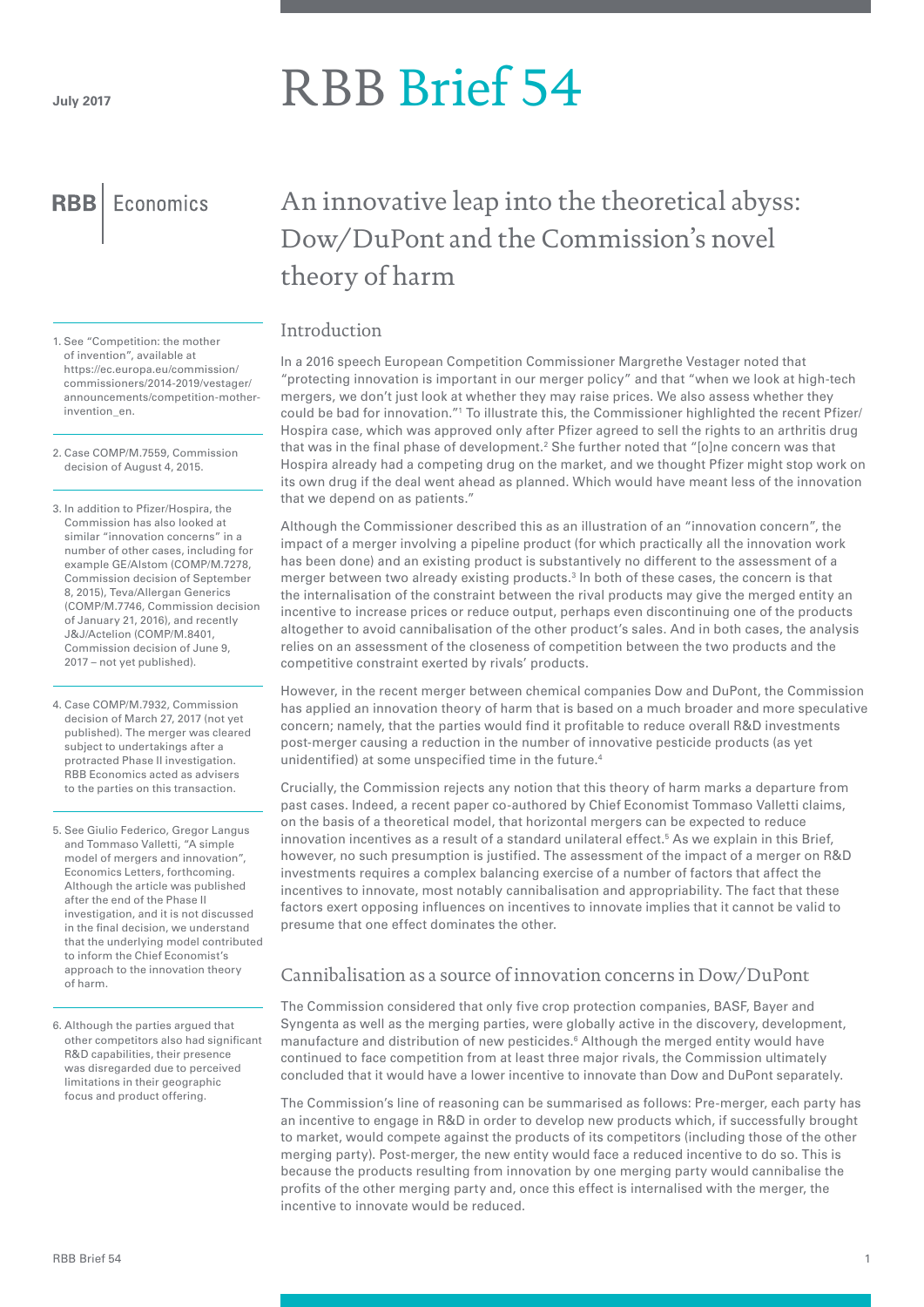7. We assume for simplicity that costs of production are equal to zero.

8. Note that whilst cannibalisation may only affect the incentives of the merged entity, appropriability considerations can be expected to have a positive impact on both the merged entity and its rivals' incentive to innovate. In addition to appropriability, the economic literature has identified a number of other mechanisms whereby a merger between two firms may increase incentives to innovate. For example, a merger can increase the likelihood of successful innovation by combining different approaches and best practices of both parties. A merger may also increase innovation incentives if it brings together complementary assets that enable the parties to better realise, or appropriate, the benefits of innovation. Although the Commission did agree that these factors could in principle offset the negative impact of the merger on innovation incentives, it considered these as potential countervailing efficiencies, imposing on the parties the high burden of proof set out in the Horizontal Merger Guidelines. This was a highly contentious issue between the parties and the Commission, which for reasons of space we do not discuss here.

9. Specifically, the parties showed that over time they had launched new pesticides without waiting for sales of existing substitutable products (i.e. products targeting the same crop and the same pest) to be affected by resistance and/or regulation.

A simple example can be used to illustrate the logic behind the cannibalisation concern. Suppose that firm A is contemplating an R&D investment of €50 in a new product that would deliver sales of €100.<sup>7</sup> €20 of these sales would come from cannibalising firm A's own existing products, €40 would take place at the expense of firm B and €40 at the expense of firm C. Once the R&D cost (€50) and cannibalisation of its existing products (€20) are taken into account, firm A would find it profitable to undertake the investment since it would deliver a profit of €30 (= €100 - €50 - €20). Following a merger between firms A and B, however, the decision would be different. The new product would still deliver sales of €100, but it would now cannibalise €60 of its own products (€20 from firm A and €40 from firm B). Due to this higher level of cannibalisation, the merged entity would no longer have an incentive to proceed with the R&D investment since it would obtain a negative profit (€100 - €50 - €60 = - €10).

This cannibalisation story has an obvious and direct read-across to standard unilateral effects concerns that arise in horizontal mergers. Importantly, however, cannibalisation captures only part of the competitive assessment of the likely impact on competition of a horizontal merger on the incentive to innovate. A reduction in the number of competitors in an industry can also have a number of positive influences on firms' incentives to invest in R&D. One of the key positive factors is what economists call appropriability.

# Appropriability as an innovation enhancing factor

Appropriability refers to the extent to which a firm can realise the benefits generated by its innovation efforts. The importance of appropriability for innovation underpins the concept of intellectual property rights (IPRs): by preventing rivals from easily imitating innovators' new products, IPRs increase the extent to which firms can appropriate the benefits of their innovations. In turn by protecting appropriability, IPRs promote innovation incentives. However, over and above the existence of IPRs, the degree of appropriability also depends on other factors, such as on whether rivals are innovating (or perceived to be innovating) in the same area. A firm's perceived risk that too many rivals may also be investing in new products that would end up competing with, and therefore take sales from, its planned innovation may discourage it from investing in the development of the product.

As an illustration, consider a situation in which a new innovation could deliver sales of €100. Assume that if firm A believed that it was the only firm contemplating the innovation, it would find it profitable to undertake the required R&D investment. However, in the presence of rival innovators, the investment may become far less attractive. For example, if A's potential innovation gains would be shared equally with a rival innovator, firm B, each of firm A and firm B would get €50 if both firms are successful. More generally, as the number of potential rival innovators increases, the expected return that firm A can hope to obtain from its R&D investment decreases to the point where it may choose to refrain from investing in the project. For this reason, the reduction in the number of firms brought about by a merger between firm A and one of its rivals would increase the benefit the new entity could expect to obtain, giving it an incentive to invest where it may have chosen not to do so pre-merger.<sup>8</sup>

# Assessing cannibalisation and appropriability in practice

Dow and DuPont argued that two key market features would ensure that cannibalisation considerations did not play a significant role in the investment decisions of crop protection companies: biological resistance (products become obsolete once the targeted pests mutate to develop resistance to them) and regulation (with many pesticides having had their application restricted or banned outright as a result of tightened toxicity tolerance levels).

The parties provided extensive evidence showing that over time they had largely disregarded any cannibalisation effect that new products may have on sales of their existing products when launching new pesticides.<sup>9</sup> They argued that the merged entity's incentives would not be driven to a significant extent by cannibalisation concerns because resistance and regulation considerations limited the amount of future profits that could be expected to flow from existing products.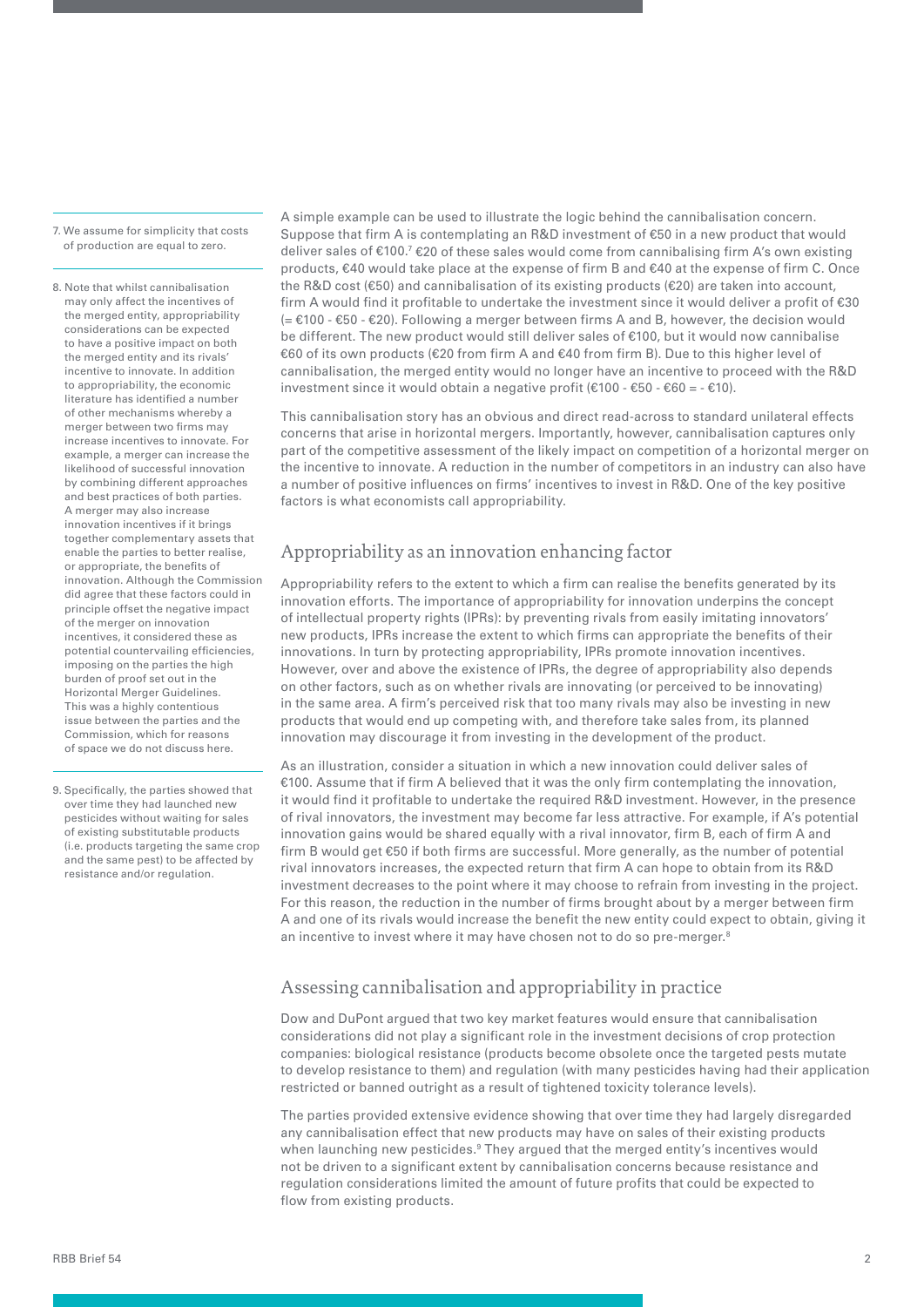- 10. For example, they showed that the perceived threat of rival innovation in the same product space was an important negative factor taken into account when considering the commercial prospects of new active ingredients.
- 11. See http://ec.europa.eu/competition/ publications/cpb/2016/2016\_001\_ en.pdf.
- 12. Massimo Motta and Emanuele Tarantino (2016) "The effect of a merger on investments", CEPR Discussion Paper DP11550.
- 13. The authors do set up some specific settings within which R&D efforts decrease as a result of the merger, acknowledging at the same time that alternative settings may lead to the opposite conclusion.

14. Federico et al., Op. cit.

Furthermore, Dow and DuPont submitted specific evidence highlighting the importance of appropriability considerations in their investment decisions.10 Unfortunately for the parties, this evidence did not get much traction. While the Commission did acknowledge that appropriability was a factor that could positively affect post-merger incentives to innovate, it did not consider it necessary to engage in a balancing exercise of cannibalisation and appropriability effects. Instead, the Commission largely relied on some theoretical economic papers, claiming that these provided support to the conclusion that cannibalisation is inherently likely to outweigh appropriability, and that horizontal mergers can therefore be expected to negatively impact on innovation incentives.

### From facts to theory

The economic literature has historically not reached a definitive view on the issue of whether more concentrated markets are likely to generate higher levels of innovation than less concentrated markets. That fact is explicitly acknowledged in the Commission's recent Competition Policy Brief "EU merger control and innovation".11 That paper refers to Joseph Schumpeter, who first highlighted the appropriability mechanism advocating that less competition in a market is likely to lead to more innovation and to Kenneth Arrow, who reached the opposite view on the basis of the cannibalisation mechanism. It then refers to authors that have attempted to find some convergence between the two opposing views, reaching an overall finely balanced conclusion: "As long as competition policy promotes contestability (i.e. by keeping markets competitive) and does not unduly negatively affect appropriability, it will be compatible with both Arrow and Schumpeter and therefore will encourage innovation".

However, in Dow/DuPont the Chief Economist Team put forward the view that almost the entirety of the existing economic literature on the relationship between competition and innovation should be disregarded since the corresponding models do not focus on the impact of horizontal mergers and, as such, they do not shed light on the changes in incentives that the acquisition of a competitor is likely to bring about. A theoretical paper published in 2016 by the former Chief Economist Massimo Motta and Emanuele Tarantino, which reached the conclusion that horizontal mergers are likely to reduce firms' profit maximizing R&D spending, was considered to be a notable exception to this general observation.<sup>12</sup> The Commission's economists relied heavily on this paper to support their claim that anti-competitive cannibalisation effects are likely to dominate pro-competitive appropriability effects.

However, the theoretical model on which this paper relied was one in which firms engage in R&D investments aimed at reducing their cost of production. Importantly, the authors could not derive the same conclusions in respect of R&D investments aimed at delivering new or better quality products. As the paper openly acknowledges, "within a general model, the results are a priori ambiguous, as we are unable to sign the net result of effects going into opposite directions."13 Since in Dow/DuPont the theory of harm put to the parties was that the proposed transaction would have reduced the merged entity's incentives to develop new pesticide products, the Motta and Tarantino paper does not offer theoretical support for the Commission's concern.

In June 2017, Chief Economist Tommaso Valletti, together with his colleagues Giulio Federico and Gregor Langus, produced a paper setting out the results of a stylized theoretical model which considers the impact of a horizontal merger in a setting where firms innovate to discover new products.14 The paper's abstract makes the following broad claim: "We show that the merging parties always decrease their innovation efforts post-merger while the outsiders to the merger respond by increasing their effort. A merger tends to reduce overall innovation. Consumers are always worse off after a merger."

Taken at face value, this claim would indeed imply that mergers such as Dow/Du Pont should be condemned on a priori grounds, without any need to delve in to the factual evidence. However, these strongly worded conclusions are simply not justified and are, in fact, contradicted by the authors' own model. Specifically, one of the key propositions of the paper reads: "Total industry effort decreases after the merger if and only if n [i.e. the number of firms in the industry] is low